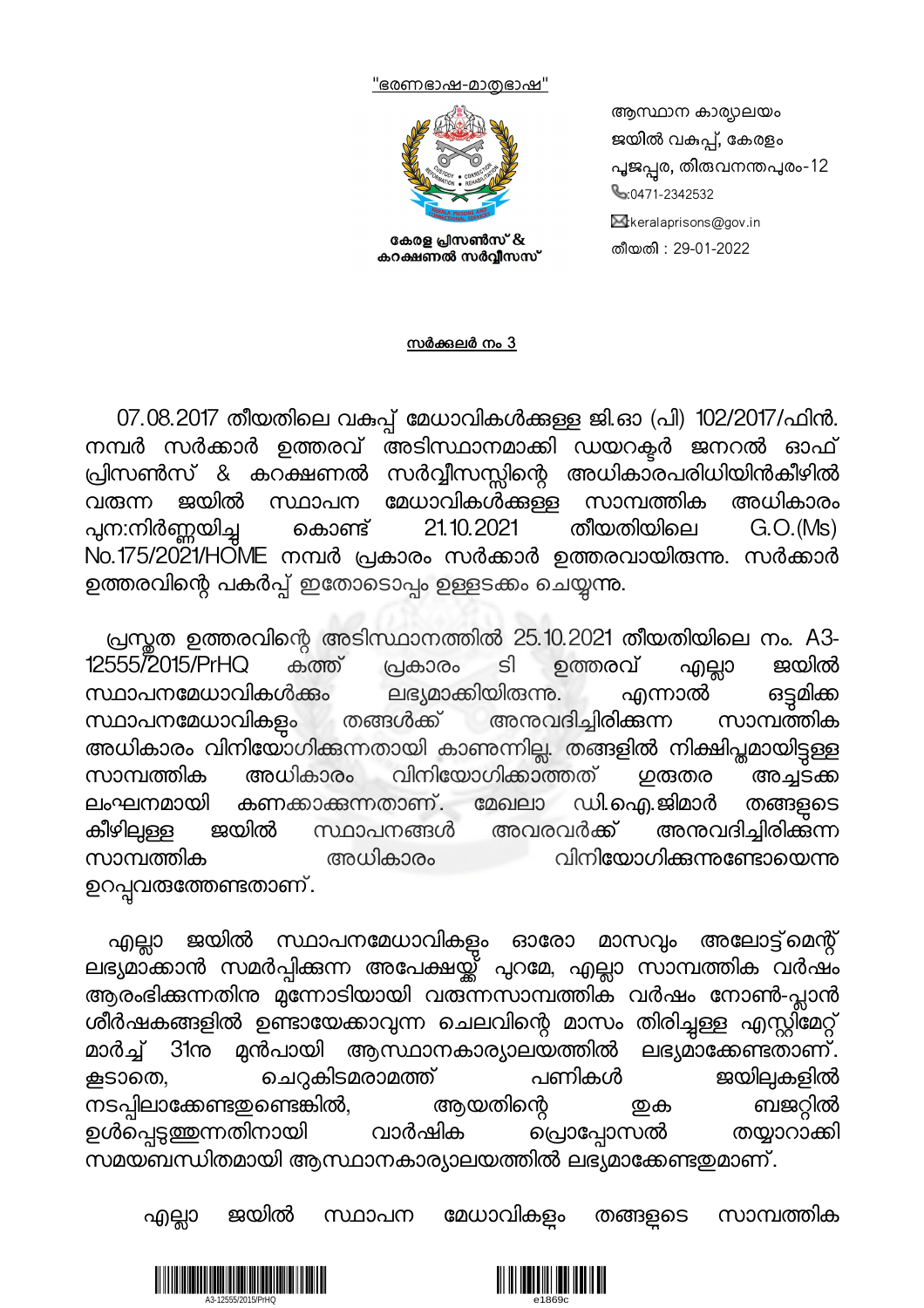$\mathbb{R}^2$ യി , തി $\mathbb{R}^2$ യി , തി $\mathbb{R}^2$ യി , തി $\mathbb{R}^2$ അധികാരത്തിനള്ളിൽ നിന്നം ജാഗ്രതയോ്ട്ടം ഔചിത്യത്തോട്ടം കൂടി<br>പ്രവർത്തിക്കേണ്ടതാണ്, തങ്ങളുടെ സാമ്പത്തിക അധികാരപരിധിക്ക് സാമ്പത്തിക അധികാരപരിധിക്ക് പുറ<u>ഞ്</u>ഞള്ള വിഷയങ്ങൾക്ക് മാത്രം ആസ്ഥാനകാര്യാലയതിന്റെ അന്മമതി തേടേണ്ടഇള്ളവെന്നും അറിയിക്കന്നു. പരിഷ്ടരിച്ച സാമ്പത്തിക അധികാരങ്ങൾ വിനിയോഗിക്ക്മ്പോൾ സ്റ്റോർ പർച്ചേസ് ചട്ടങ്ങൾ, കേരള ഫിനാൻഷ്യൽ കോഡ്, കേരള ട്രഷറി കോസ്, കേരള ബജറ്റ് മാന്തവൽ, കേരള അക്കൌണ്ട്<br>കോഡ് എന്നിവയിലെ ബന്ധപെട്ട നിയമങ്ങളെല്ലാം പാലിക്കേണ്ടതാണ്. .എന്നിവയിലെ ബന്ധപ്പെട്ട നിയമങ്ങളെല്ലാം പാലിക്കേണ്ടതാണ്. നിക്ഷിപ്തമായ അധികാരങ്ങൾ പരാതിക്ക് ഇടം നൽകാതെ ബോധപൂർവമായ ആവശ്യ്ങങൾക്കായി വിനിയോഗിക്കപ്പെടുന്നുവെന്ന് നടപ്പാക്കുന്ന ഉദ്യോഗസ്ഥർ ഉറപ്പവരുത്തേണ്ടതാണ്. എല്ലാ സ്ഥാപന മേധാവികളും തങ്ങളുടെ സാമ്പത്തിക അധികാരത്തിനള്ളിൽ നിന്ന്ം പ്രവർത്തിക്കമ്പോൾ, ടി പ്രവർത്തനങ്ങൾക്കായി<br>മതിയായ ബജറ്റ് പ്രൊവിഷൻ ഉണ്ടോയെന്നും ഉറപ്പ വതത്തേണ്ടതാണ്. ബജറ്റ് പ്രൊവിഷൻ ഉണ്ടോയെന്നം ഉറപ്പ വരുത്തേണ്ടതാണ്.<br>സാമ്പത്തിക അധികാരപരിധി വിനിയോഗിക്കാത്ത തങ്ങളുടെ സാമ്പത്തിക അധികാരപരിധി <sup>"-</sup> വിനിയോഗിക്കാത്ത<br>സ്ഥാപനമേധാവികൾക്കെതിരെ കർശനമായ അച്ചടക്ക നടപടികൾ സ്ഥാപനമേധാവികൾക്കെതിരെ കർശനമായ കൈക്കൊള്ളുന്നതാണെന്നും അറിയിക്കുന്നു.

Spend

ഡോ ഷെയ്ക്ക ദരവേഷ സാഹിബ ഐപിഎസ ഡയറക്ടർ ജനറൽ ഓഫ പ്രിസൺസ & കറക്ഷണൽ സർവിസസ

സ്വീകർത്താവ്: എല്ലാ ജയിൽ സ്ഥാപന മേധാവികൾക്കും.

പകർപ്പ് : ജയിൽ ആസ്ഥാനകാര്യാലയത്തിലെ എല്ലാ ഉദ്യോഗസ്ഥർക്കും.



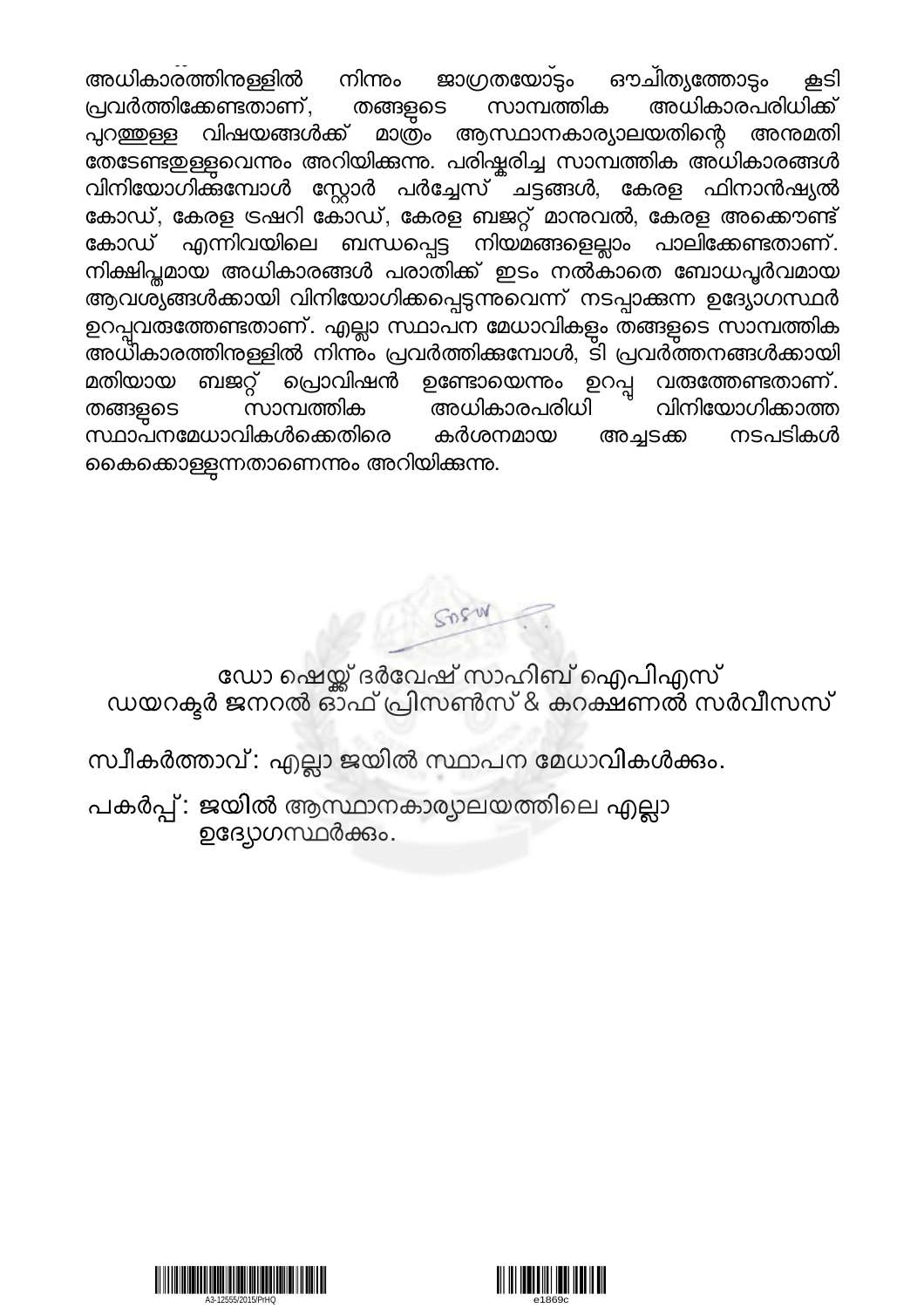



## **GOVERNMENT OF KERALA**

## **Abstract**

Home Department -Prisons & Correctional Services Department - Delegation of Enhanced Financial Powers to the Officers below the rank of Director General of Prisons & Correctional Services - Orders issued.

## **HOME (B) DEPARTMENT**

G.O.(Ms)No.175/2021/HOME Dated,Thiruvananthapuram, 21/10/2021

Read 1 G.O(P) No.102/2017/Fin dated 07.08.2017

2 Letter No. A3-12555/2015/PrHQ dated 14.12.2020 from the Director General of Prisons & Correctional services Department.

3 Minutes of the Empowered Committee held on 22.07.2021.

## **ORDER**

As per Government Order read as 1st paper above, Government orders were issued on delegation of Financial Powers of Administrative Department of the Secretariat and the Head of Departments. The Director General of Prisons & Correctional Services as per letter read as 2nd paper above has forwarded proposals for delegation of financial powers to the Officers below the rank of Director General of Prisons & Correctional Services in view of the administrative convenience in Kerala Prisons & Correctional Services Department. The proposal was considered by the Empowered Committeeconstituted for the purpose in its meeting held on 22.07.2021.

2. The Empowered Committee Meeting decided to examine item No.V **Refreshment Charges for Seminar/Workshop etc at a time** coming under - 3(a) Petty Expenses in the proposal separately. Orders regarding this item will be issued later.

3. Government have examined the matter in detail and are pleased to revise the financial powers of delegation to the officers under the Director General of Prisons & Correctional Services such as IG/DIG (Headquarters), DIG (Zonal offices), Superintendent (Central Prison/High Security Prison/Open Prison), Superintendent (District Jail/Women's Prison), Superintendent (Special Sub Jail/Borstal School), Superintendent (Sub Jail) as detailed in Annexure. Orders regarding the aforesaid item No.V will be issued separately.

4. The Director General of Prisons & Correctional Services will exercise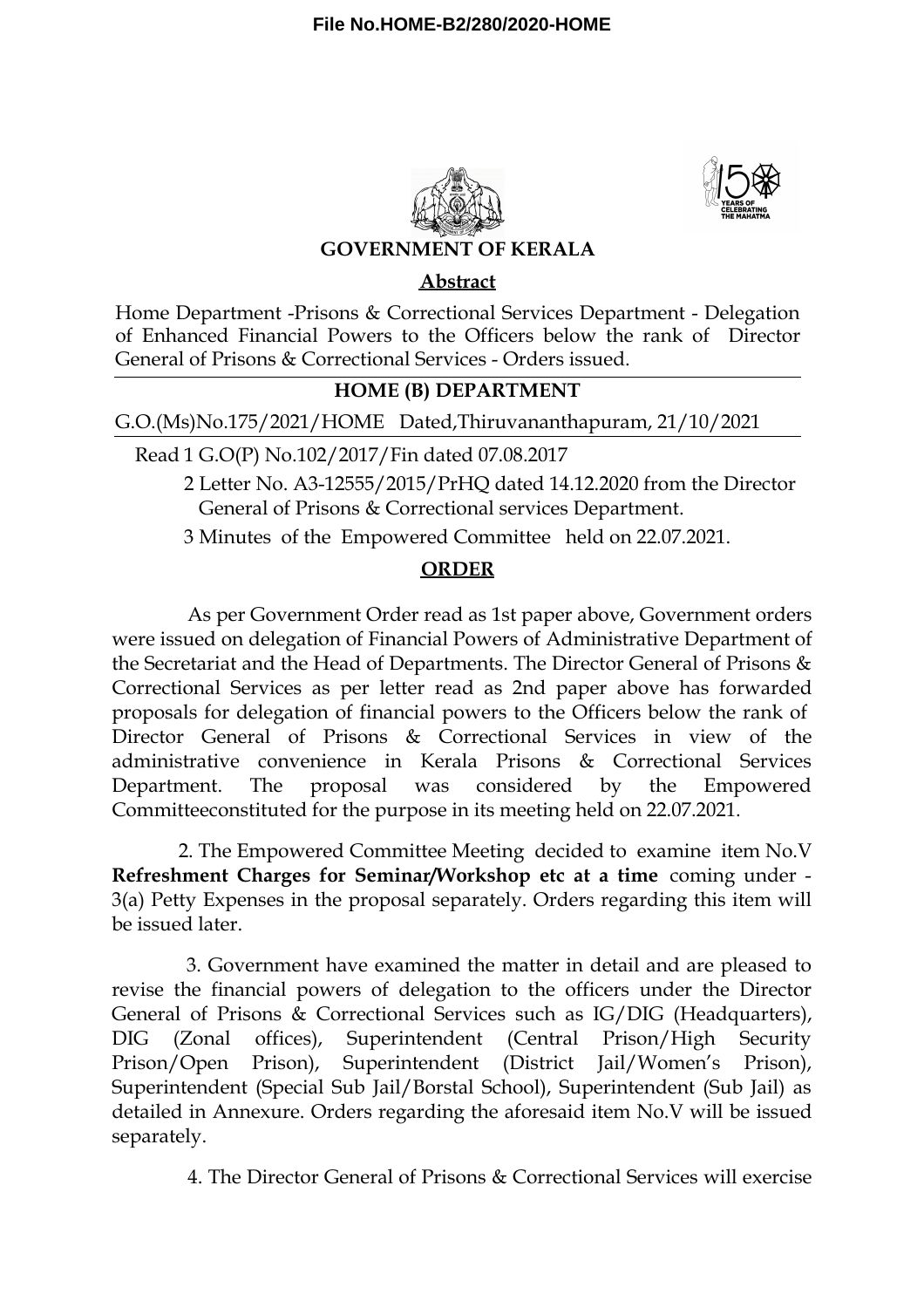the financial powers delegated to the Head of the Department as per the Government Order read as 1st paper above. Further delegation of financial powers to the officers below the rank of the Head of the Department will be made subject to the observance of all relevant rules and regulations while exercising the financial powers delegated to each of them and also on condition that such extended powers shall not exceed the financial powers delegated to the Head of the Department.

> (By order of the Governor) T K Jose Additional Chief Secretary

To:

The Director General of Prisons and Correctional Services, Thiruvananthapuram.

The Principal Accountant General (Audit/A&E) Kerala, Thiruvananthapuram The Finance Department

The Personnel & Administrative Reforms Department

The Information Officer, Web & New Media Wing, I& PRD(For publication in website)

The Stock file / Office Copy

Forwarded /By order Signed by Jijimon.r Date: 22-10-2021 11:01:03 SBearon Orffrored

Copy to :- Private Secretary to Chief MInister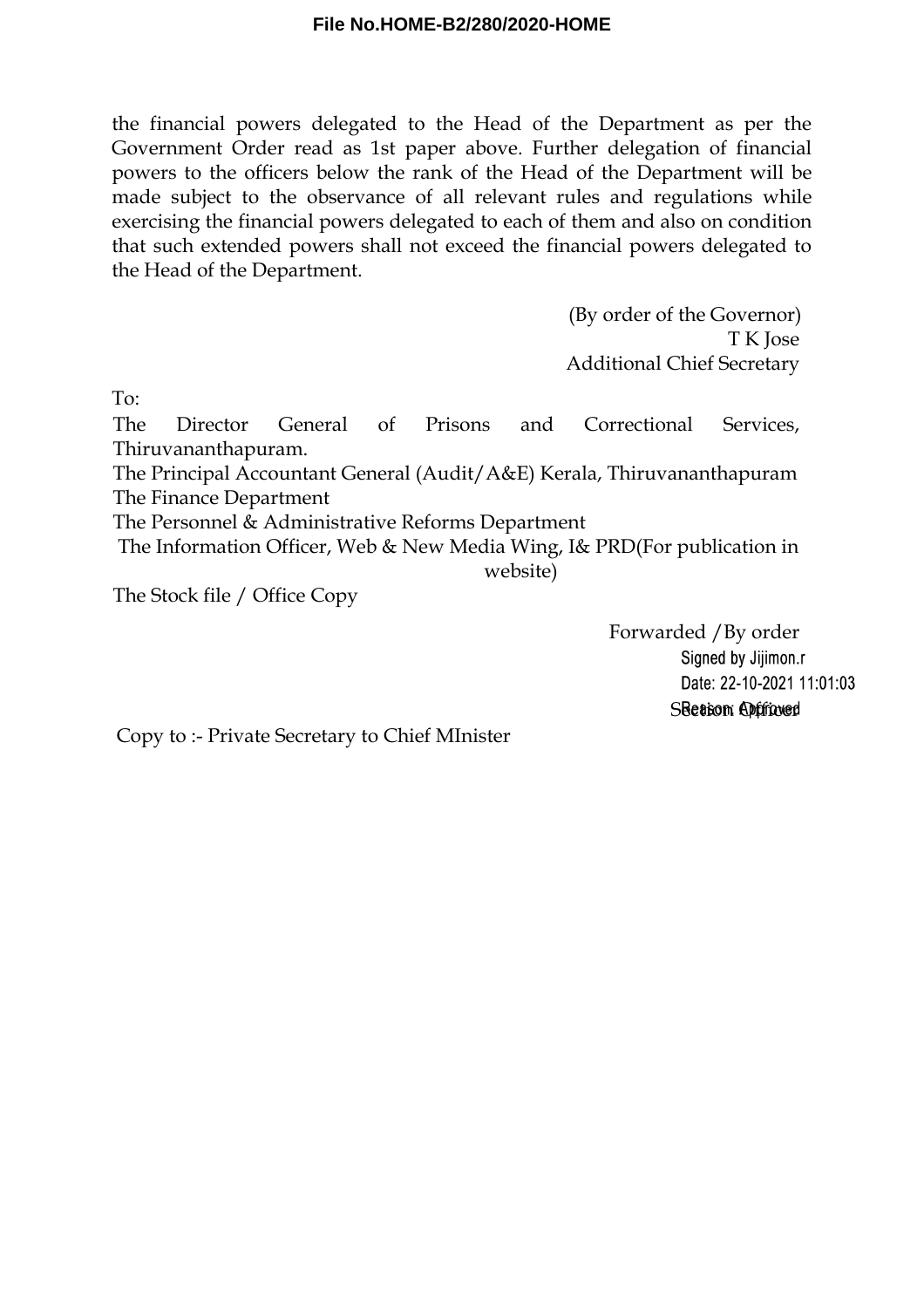|                | Delegation of Financial powers to officers below the rank of Director General of Prisons & Correctional Services in Prisons &<br><b>Correctional Services Department</b> |                                 |                                                                      |                            |          |          |                                                                                         |          |                                                        |              |                                                                  |                              |             |
|----------------|--------------------------------------------------------------------------------------------------------------------------------------------------------------------------|---------------------------------|----------------------------------------------------------------------|----------------------------|----------|----------|-----------------------------------------------------------------------------------------|----------|--------------------------------------------------------|--------------|------------------------------------------------------------------|------------------------------|-------------|
| <b>SL</b>      | <b>Ite</b>                                                                                                                                                               | <b>IG/DIG</b><br>(Headquarters) |                                                                      | <b>DIG</b> (Zonal offices) |          |          | Superintendent<br>(Central Prison/High<br><b>Security</b><br><b>Prison/Open Prison)</b> |          | Superintendent<br>(District<br>Jail/Women's<br>Prison) |              | Superintendent<br>(Special Sub<br><b>Jail/Borstal</b><br>School) | Superintendent<br>(Sub Jail) |             |
| No.            | ms                                                                                                                                                                       | Existing                        | Revised                                                              | Existing                   | Revised  | Existing | Revised                                                                                 | Existing | Revised                                                | Existin<br>g | Revise<br>d                                                      | Existin<br>g                 | Revise<br>d |
|                |                                                                                                                                                                          |                                 | <b>Rs</b>                                                            | $\mathbf{Rs}$              |          |          | $\mathbf{R}s$                                                                           |          | <b>Rs</b>                                              |              | <b>Rs</b>                                                        |                              | <b>Rs</b>   |
| -1             | <b>Correctional Function</b>                                                                                                                                             |                                 |                                                                      |                            |          |          |                                                                                         |          |                                                        |              |                                                                  |                              |             |
|                | Expenditure for<br>Correctional<br>function in each<br>case                                                                                                              | 5,000                           | 20,000                                                               | 4,000                      | 15,000   | 3,000    | 10,000                                                                                  | 2,000    | 8,000                                                  | Nil          | 5,000                                                            | Nil                          | Nil         |
| $\overline{2}$ | <b>Disposal in auction/Scrap Disposal</b>                                                                                                                                |                                 |                                                                      |                            |          |          |                                                                                         |          |                                                        |              |                                                                  |                              |             |
|                | (i) Sanction to<br>disposal in auction<br>other than vehicles<br>at a time                                                                                               | 2,00,000                        | 12,00,000                                                            | 1,00,000                   | 8,00,000 | 50,000   | 2,00,000                                                                                | 25,000   | 1,00,000                                               | 10,000       | 50,000                                                           | 5,000                        | 25,000      |
|                | (ii) Auction sale of<br>unserviceable<br>building, structures<br>etc. As per survey<br>report prepared by<br>PWD/KPHCC/Nirm<br>ithi Kendra                               | 2,00,000                        | $2,50,000/$ -<br>Subject to<br>the Survey<br>Report of<br><b>PWD</b> | 1,00,000                   | 2,00,000 | 50,000   | 1,50,000                                                                                | 25,000   | 1,00,000                                               | 10,000       | 50,000                                                           | 5,000                        | 25,000      |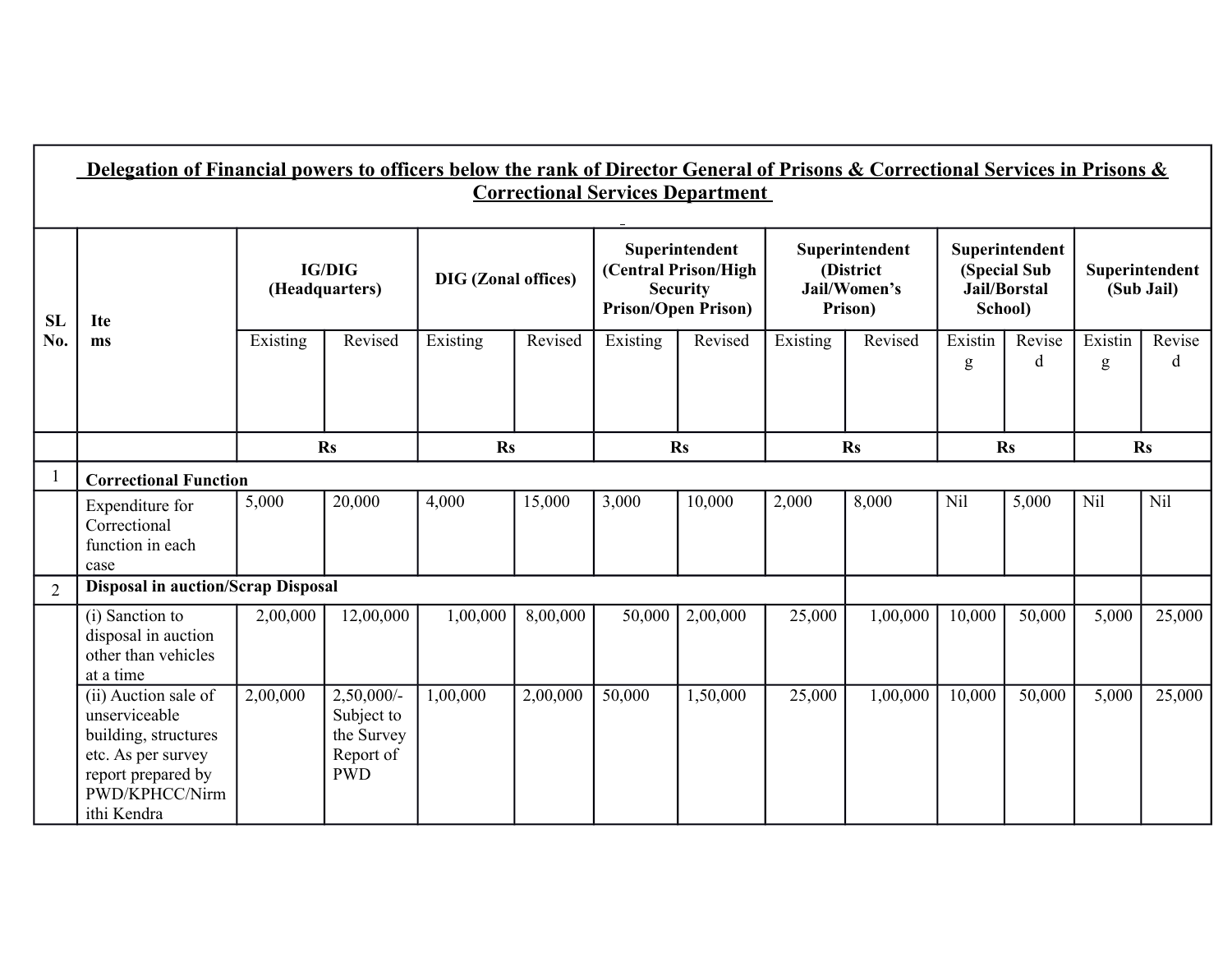| $\overline{3}$ | (a) Petty Expenses                                                                                                                                                        |        |        |        |        |        |        |        |        |       |        |       |        |
|----------------|---------------------------------------------------------------------------------------------------------------------------------------------------------------------------|--------|--------|--------|--------|--------|--------|--------|--------|-------|--------|-------|--------|
|                | (i) Petty Expenses<br>where no specific<br>rules                                                                                                                          | 4,000  | 20,000 | 4,000  | 15,000 | 3,000  | 10,000 | 2,000  | 7,500  | 1,500 | 6,000  | 1,500 | 5,000  |
|                | (ii) Contingencies<br>(non-recurring)<br>other than stores,<br>stationery, computer<br>furniture $\&$<br>(vi) Non-recurring<br>contingent<br>expenditure in each<br>case. | 30,000 | 80,000 | 20,000 | 75,000 | 10,000 | 50,000 | 5,000  | 25,000 | Nil   | 20,000 | Nil   | Nil    |
|                | (iii) Purchase of<br>Stores under<br>contingencies, other<br>than recurring<br>supplies                                                                                   | 30,000 | 80,000 | 20,000 | 75,000 | 10,000 | 50,000 | 5,000  | 25,000 | Nil   | 20,000 | Nil   | Nil    |
|                | (iv) Purchase of<br>medicines $\&$<br>Sanitary Napkin and<br>bandages                                                                                                     | 40,000 | 90,000 | 30,000 | 80,000 | 20,000 | 75,000 | 10,000 | 60,000 | 5,000 | 40,000 | 5,000 | 40,000 |
|                | (vii) Photographic<br>charges when<br>departmental<br>photographer is not<br>available                                                                                    | 30,000 | 80,000 | 25,000 | 75,000 | 10,000 | 60,000 | 10,000 | 25,000 | 2,500 | 25,000 | 2,500 | 15,000 |
|                | (viii) Expenditure<br>on purchase of<br>kerosene, Gas for<br>Emergency light $&$<br>Diesel for Generator                                                                  | 30,000 | 80,000 | 25,000 | 75,000 | 10,000 | 60,000 | 5,000  | 25,000 | 3,000 | 15,000 | 2,000 | 10,000 |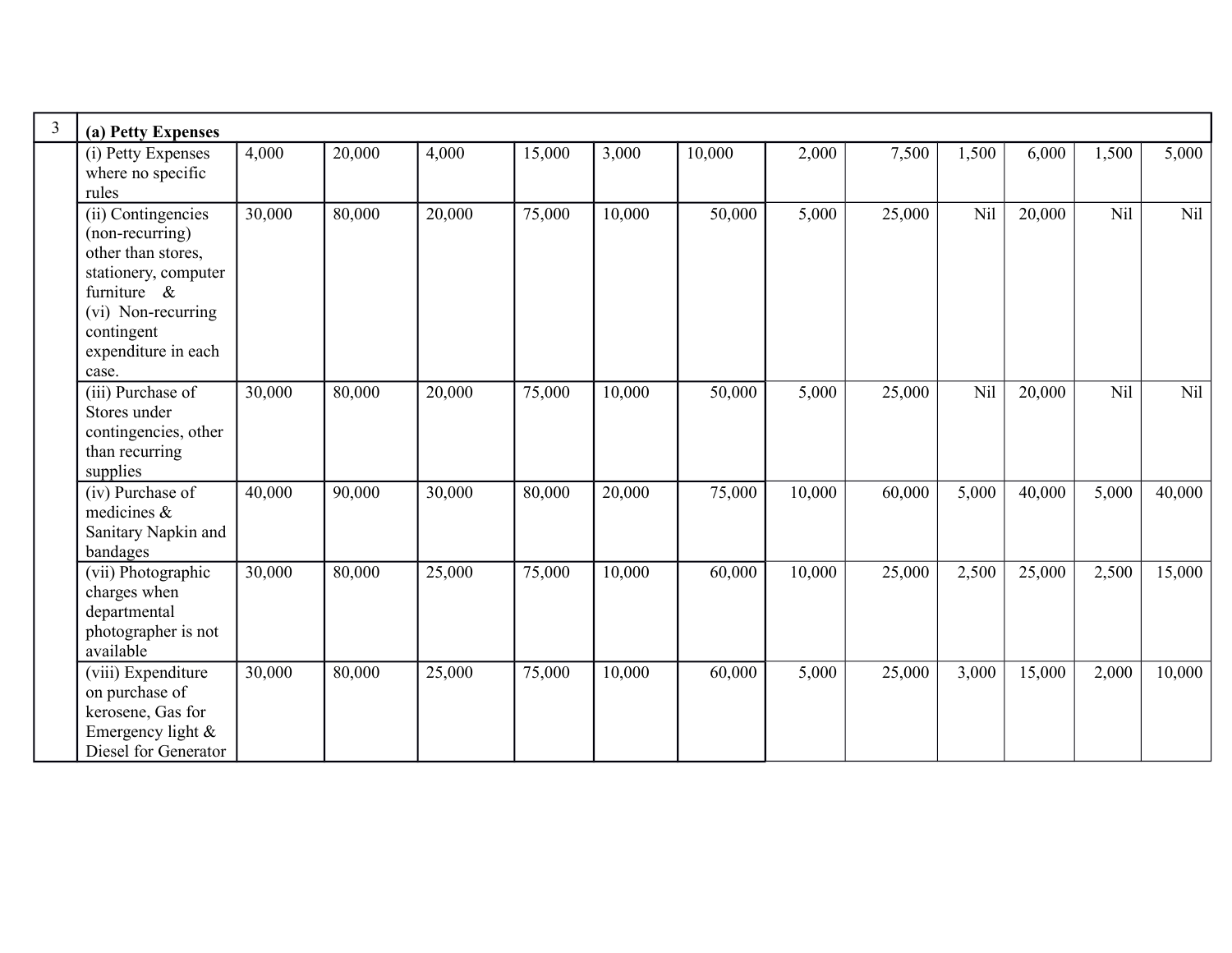|                | (ix) Conveyance                                                                         | 2,500    | 20,000   | 2,500    | 15,000   | 2,000    | 10,000   | 2,000  | 10,000   | 2,000 | 10,000 | 1,000 | 7,500  |
|----------------|-----------------------------------------------------------------------------------------|----------|----------|----------|----------|----------|----------|--------|----------|-------|--------|-------|--------|
|                | charges for taking                                                                      |          |          |          |          |          |          |        |          |       |        |       |        |
|                | injured persons in                                                                      |          |          |          |          |          |          |        |          |       |        |       |        |
|                | accidents, natural                                                                      |          |          |          |          |          |          |        |          |       |        |       |        |
|                | calamities in                                                                           |          |          |          |          |          |          |        |          |       |        |       |        |
|                | exceptional cases                                                                       |          |          |          |          |          |          |        |          |       |        |       |        |
|                | when departmental                                                                       |          |          |          |          |          |          |        |          |       |        |       |        |
|                | vehicle is available                                                                    |          |          |          |          |          |          |        |          |       |        |       |        |
|                | etc. requiring                                                                          |          |          |          |          |          |          |        |          |       |        |       |        |
|                | immediate medical                                                                       |          |          |          |          |          |          |        |          |       |        |       |        |
|                | attention in                                                                            |          |          |          |          |          |          |        |          |       |        |       |        |
|                | hospitals.                                                                              |          |          |          |          |          |          |        |          |       |        |       |        |
|                | (xi) Awarding                                                                           | 7,500    | 10,000   | 7,500    | 10,000   | nil      |          | Nil    |          | Nil   | Nil    | Nil   | Nil    |
|                | rewards to prison                                                                       |          |          |          |          |          | 7,000    |        | 5,000    |       |        |       |        |
|                | personnel                                                                               |          |          |          |          |          |          |        |          |       |        |       |        |
|                | (xii) Sale by auction                                                                   | 30,000   | 85,000   | 25,000   | 75,000   | 20,000   | 60,000   | 10,000 | 50,000   | 5,000 | 25,000 | 3,000 | 10,000 |
|                | of fallen and dead                                                                      |          |          |          |          |          |          |        |          |       |        |       |        |
|                | trees in each case                                                                      |          |          |          |          |          |          |        |          |       |        |       |        |
|                |                                                                                         |          |          |          |          |          |          |        |          |       |        |       |        |
| $\overline{4}$ |                                                                                         |          |          |          |          |          |          |        |          |       |        |       |        |
|                | Petty Construction, repair and maintenance of Government Buildings<br>(i) Construction, | 3,00,000 | 4,50,000 | 2,00,000 | 4,00,000 | 1,00,000 | 2,50,000 | 20,000 | 1,50,000 | Nil   | Nil    | Nil   | Nil    |
|                | repair and                                                                              |          |          |          |          |          |          |        |          |       |        |       |        |
|                | maintenance of                                                                          |          |          |          |          |          |          |        |          |       |        |       |        |
|                | Prison Buildings as                                                                     |          |          |          |          |          |          |        |          |       |        |       |        |
|                | per estimate of                                                                         |          |          |          |          |          |          |        |          |       |        |       |        |
|                | PWD/KPHCC /                                                                             |          |          |          |          |          |          |        |          |       |        |       |        |
|                | Nirmithy etc. and                                                                       |          |          |          |          |          |          |        |          |       |        |       |        |
|                | subject to                                                                              |          |          |          |          |          |          |        |          |       |        |       |        |
|                | availability of                                                                         |          |          |          |          |          |          |        |          |       |        |       |        |
|                | funds.*                                                                                 |          |          |          |          |          |          |        |          |       |        |       |        |
|                | (ii) Expenditure for                                                                    | 3,00,000 | 4,50,000 | 2,00,000 | 4,00,000 | 1,00,000 | 2,50,000 | 50,000 | 1,50,000 | Nil   | Nil    | Nil   | Nil    |
|                | electrical                                                                              |          |          |          |          |          |          |        |          |       |        |       |        |
|                | installation and re-                                                                    |          |          |          |          |          |          |        |          |       |        |       |        |
|                | wiring to Prisons                                                                       |          |          |          |          |          |          |        |          |       |        |       |        |
|                | Buildings subject to<br>estimate of                                                     |          |          |          |          |          |          |        |          |       |        |       |        |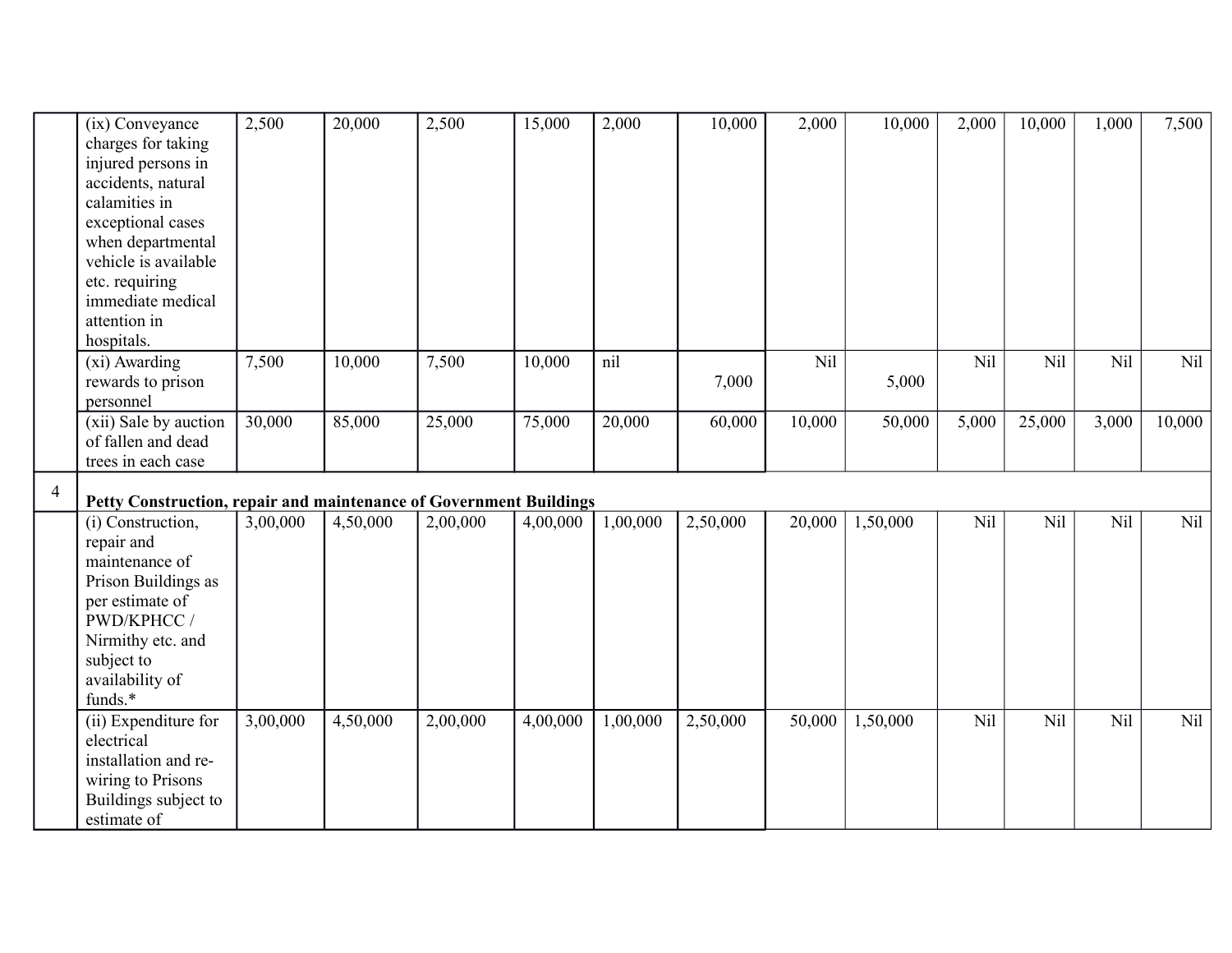|   | PWD/KPHCC/                                                                                                                                                                                                                                                             |                                           |                                            |                                         |                                                          |                                        |                                                            |                                         |                                                |     |     |            |     |
|---|------------------------------------------------------------------------------------------------------------------------------------------------------------------------------------------------------------------------------------------------------------------------|-------------------------------------------|--------------------------------------------|-----------------------------------------|----------------------------------------------------------|----------------------------------------|------------------------------------------------------------|-----------------------------------------|------------------------------------------------|-----|-----|------------|-----|
|   | Nirmithy etc.                                                                                                                                                                                                                                                          |                                           |                                            |                                         |                                                          |                                        |                                                            |                                         |                                                |     |     |            |     |
|   | *In the event of emergency construction/repair/maintenance/relating to electrical, drainage work etc., the construction/repair can be resorted to by raking the help<br>inmates of prisons, if the expenditure is below Rs.75,000/-, after obtaining approval from DGP |                                           |                                            |                                         |                                                          |                                        |                                                            |                                         |                                                |     |     |            |     |
| 5 | Printing                                                                                                                                                                                                                                                               |                                           |                                            |                                         |                                                          |                                        |                                                            |                                         |                                                |     |     |            |     |
|   | (i) Printing $\&$<br>Building charges in<br>private presses in<br>emergent cases                                                                                                                                                                                       | 1000 with<br>annual<br>limit Rs.<br>10000 | 5000 with<br>annual<br>limit<br>Rs.20,000/ | 750 with<br>annual<br>limit<br>Rs.7,500 | 5,000<br>with<br>annual<br>limit<br>Rs.20,00<br>$\Omega$ | 750 with<br>annual<br>limit<br>Rs.7500 | 2500<br>with<br>annual<br>limit<br>Rs.10,000<br>$\sqrt{-}$ | 500 with<br>annual<br>limit<br>Rs.5,000 | 2,500<br>with<br>annual<br>limit<br>Rs.10,000/ | Nil | Nil | Nil        | nil |
|   | (ii) Printing forms,<br>when the<br>Superintendent of<br>Govt. Presses and<br>Kerala Govt. Books<br>and Publications<br>cannot meet the<br>requirements subject<br>to scrutiny of bills<br>by Superintendent<br>of Govt. Presses and<br>availability of funds          | 30,000                                    | 50,000                                     | 20,000                                  | 40,000                                                   | 15,000                                 | 30,000                                                     | 10,000                                  | 25,000                                         | Nil | Nil | <b>Nil</b> | nil |
| 6 | Purchases*                                                                                                                                                                                                                                                             |                                           |                                            |                                         |                                                          |                                        |                                                            |                                         |                                                |     |     |            |     |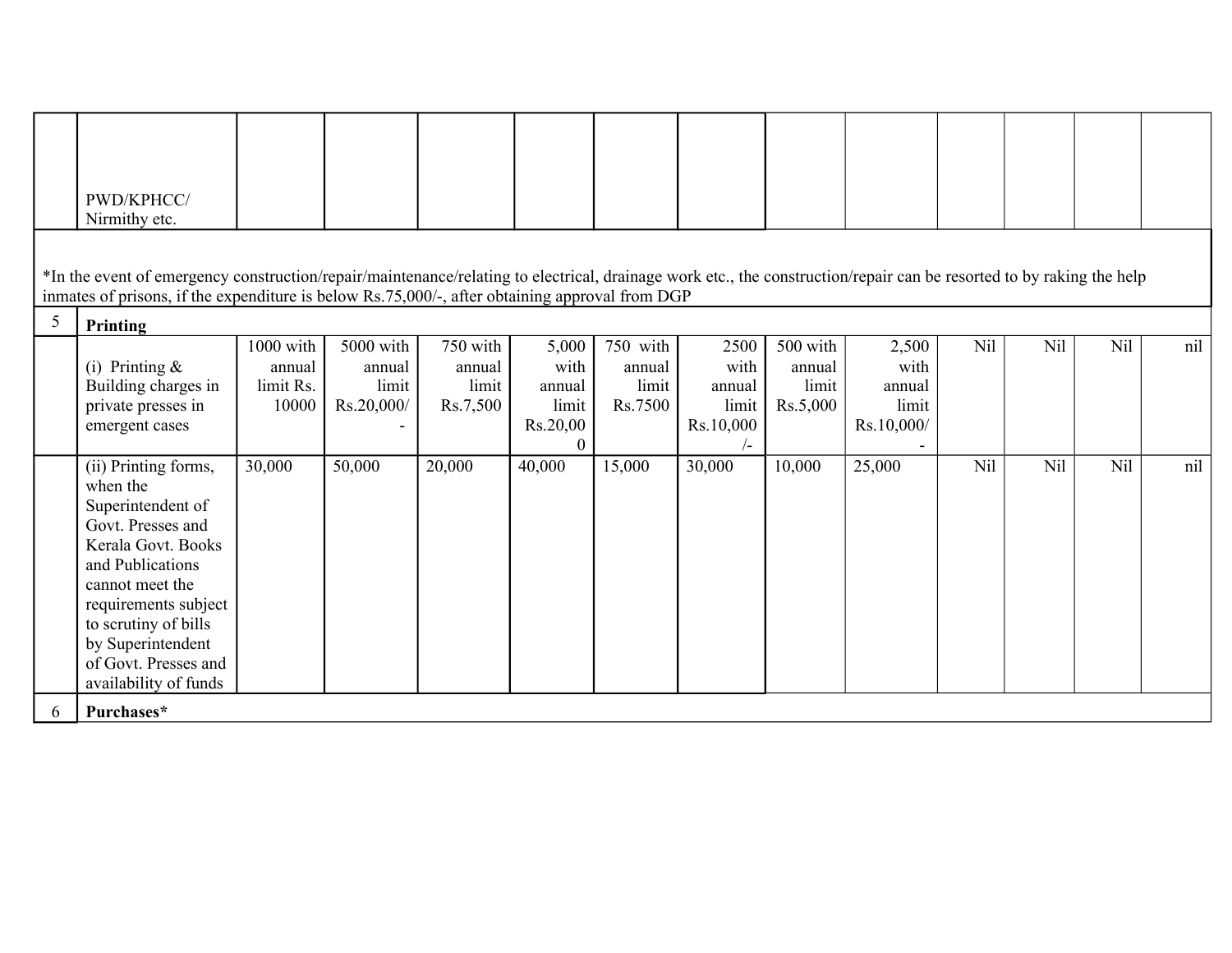| Stationery             | 50,000   | 2,00,000 | 40,000   | 1,00,000 | 20,000 | 75,000 | 10,000 | 50,000 | Nil    | Nil    | Nil    | nil    |
|------------------------|----------|----------|----------|----------|--------|--------|--------|--------|--------|--------|--------|--------|
| (i) Local purchase     |          |          |          |          |        |        |        |        |        |        |        |        |
| of stationery at a     |          |          |          |          |        |        |        |        |        |        |        |        |
| time subject to        |          |          |          |          |        |        |        |        |        |        |        |        |
| availability of funds. |          |          |          |          |        |        |        |        |        |        |        |        |
| Stock certificate      |          |          |          |          |        |        |        |        |        |        |        |        |
| from Stationery        |          |          |          |          |        |        |        |        |        |        |        |        |
| Department to be       |          |          |          |          |        |        |        |        |        |        |        |        |
| obtained for           |          |          |          |          |        |        |        |        |        |        |        |        |
| procuring from         |          |          |          |          |        |        |        |        |        |        |        |        |
| outside observing      |          |          |          |          |        |        |        |        |        |        |        |        |
| store purchasing       |          |          |          |          |        |        |        |        |        |        |        |        |
| rule.                  |          |          |          |          |        |        |        |        |        |        |        |        |
| (ii) Purchase of       | 1,00,000 | 2,50,000 | 1,00,000 | 2,00,000 | 20,000 | 70,000 | 10,000 | 60,000 | 5,000  | 20,000 | 5,000  | 20,000 |
| computers              |          |          |          |          |        |        |        |        |        |        |        |        |
| accessories            |          |          |          |          |        |        |        |        |        |        |        |        |
| (iii) Electronic $\&$  | 50,000   | 1,25,000 | 50,000   | 1,00,000 | 30,000 | 80,000 | 20,000 | 75,000 | 5,000  | 20,000 | 5,000  | 20,000 |
| Electrical             |          |          |          |          |        |        |        |        |        |        |        |        |
| Equipment.             |          |          |          |          |        |        |        |        |        |        |        |        |
| (iv) Purchase of       | 50,000   | 1,25,000 | 50,000   | 1,00,000 | 30,000 | 80,000 | 20,000 | 75,000 | 10,000 | 40,000 | 10,000 | 40,000 |
| books and maps         |          |          |          |          |        |        |        |        |        |        |        |        |
| (v) Purchase of        | 50,000   | 1,25,000 | 50,000   | 1,00,000 | 30,000 | 80,000 | Nil    | Nil    | Nil    | Nil    | Nil    | nil    |
| surgical & medical     |          |          |          |          |        |        |        |        |        |        |        |        |
| equipment for          |          |          |          |          |        |        |        |        |        |        |        |        |
| prison Hospitals at a  |          |          |          |          |        |        |        |        |        |        |        |        |
| time                   |          |          |          |          |        |        |        |        |        |        |        |        |
| (vi) Purchase/repairs  | 50000    |          | 50000    |          | 30,000 | 80,000 | 20,000 | 75,000 | 5,000  | 20,000 | 5,000  | 20,000 |
| of cooking utensils    |          | 1,25,000 |          | 1,00,000 |        |        |        |        |        |        |        |        |
| (vii) Purchase of      | 50000    |          | 50000    |          | 30,000 | 80,000 | 20,000 | 75,000 | 5,000  | 20,000 | 5,000  | 20,000 |
| Non. Govt.             |          | 1,25,000 |          | 1,00,000 |        |        |        |        |        |        |        |        |
| publications for       |          |          |          |          |        |        |        |        |        |        |        |        |
| official use per       |          |          |          |          |        |        |        |        |        |        |        |        |
| annum (journal)        |          |          |          |          |        |        |        |        |        |        |        |        |
| (viii) Purchase of     | 50000    |          | 40000    |          | 30,000 | 80,000 | 20,000 | 75,000 | 5,000  | 20,000 | 5,000  | 20,000 |
| periodicals and        |          | 1,00,000 |          | 90,000   |        |        |        |        |        |        |        |        |
| newspapers for         |          |          |          |          |        |        |        |        |        |        |        |        |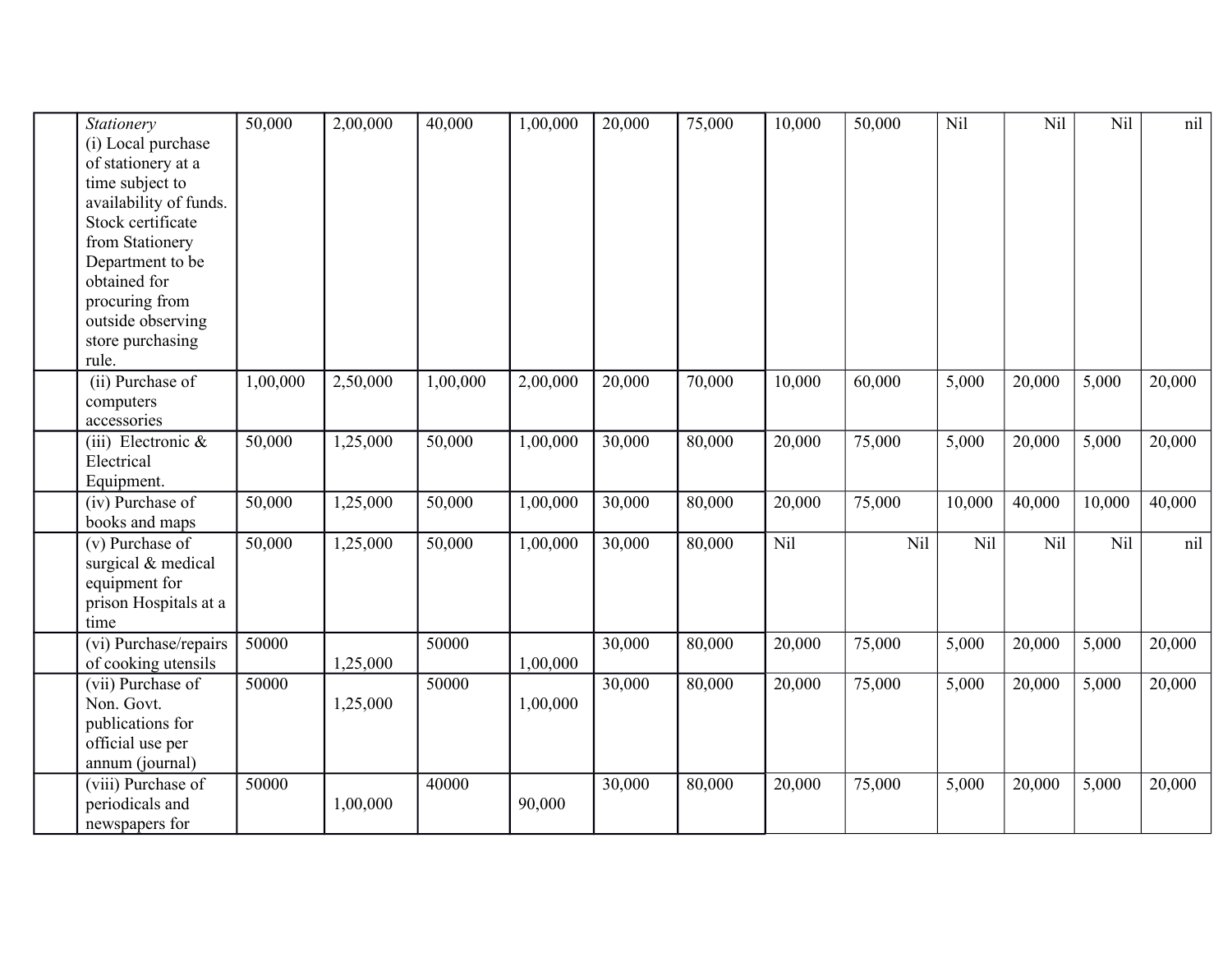|                | official purpose per<br>annum                                                                                                                             |                                                                   |                                                                          |                                                                    |                                                                                     |                                                                                    |                                                                        |                                                                          |                                                                        |                                                                          |                                                                                      |                                                                                           |                                                                                      |
|----------------|-----------------------------------------------------------------------------------------------------------------------------------------------------------|-------------------------------------------------------------------|--------------------------------------------------------------------------|--------------------------------------------------------------------|-------------------------------------------------------------------------------------|------------------------------------------------------------------------------------|------------------------------------------------------------------------|--------------------------------------------------------------------------|------------------------------------------------------------------------|--------------------------------------------------------------------------|--------------------------------------------------------------------------------------|-------------------------------------------------------------------------------------------|--------------------------------------------------------------------------------------|
|                | (ix) Sanitary stores<br>and other appliances                                                                                                              | 50,000                                                            | 1,00,000                                                                 | 40,000                                                             | 90,000                                                                              | 30,000                                                                             | 80,000                                                                 | 20,000                                                                   | 75,000                                                                 | 10,000                                                                   | 30,000                                                                               | 5,000                                                                                     | 20,000                                                                               |
|                | *Explanatory Note:- Purchases as per appendix-XXII of store purchase manual and subject to availability of budget provision                               |                                                                   |                                                                          |                                                                    |                                                                                     |                                                                                    |                                                                        |                                                                          |                                                                        |                                                                          |                                                                                      |                                                                                           |                                                                                      |
| $\overline{7}$ | <b>Burial Charges for</b><br>claimed/unclaimed<br>bodies of inmates                                                                                       | 3,500                                                             | 7,500                                                                    | 3,500                                                              | 7,500                                                                               | 3,500                                                                              | 7,500                                                                  | 3,000                                                                    | 5,000                                                                  | 3,000                                                                    | 5,000                                                                                | 3,000                                                                                     | 5,000                                                                                |
| 8              | Charges of handing<br>over of dead bodies<br>to the relatives of<br>the deceased<br>prisoner,<br>conveyance etc.                                          | 6,000                                                             | 10,000                                                                   | 6,000                                                              | 10,000                                                                              | 6,000                                                                              | 10,000                                                                 | 6,000                                                                    | 10,000                                                                 | 6,000                                                                    | 10,000                                                                               | 6,000                                                                                     | 10,000                                                                               |
| 9              | Government Vehicles repair and replacement of Spare parts                                                                                                 |                                                                   |                                                                          |                                                                    |                                                                                     |                                                                                    |                                                                        |                                                                          |                                                                        |                                                                          |                                                                                      |                                                                                           |                                                                                      |
|                | $(i)$ (a) Purchase of<br>MT spare parts from<br>MT workshop<br>(b) Repair charges<br>of Dept. Vehicles<br>including spare<br>parts, retreading<br>charges | 15,000 in<br>each case<br>with<br>annual<br>limit of<br>Rs.50,000 | 25,000 in<br>each case<br>with<br>annual<br>limit of Rs<br>$75,000/-$    | 15,000 in<br>each case<br>with<br>annual<br>limit of<br>Rs. 50000  | 25,000<br>with<br>annual<br>limit of<br>R <sub>S</sub><br>$75,000/$ -               | 15,000 in<br>each case<br>with<br>annual<br>limit of<br>R <sub>S</sub><br>30,000   | 20,000<br>with<br>annual<br>limit of<br>R <sub>S</sub><br>$60,000/$ -  | 10,000<br>in each<br>case<br>with<br>annual<br>limit of<br>Rs<br>20,000  | 15,000 in<br>each case<br>with<br>annual<br>limit of Rs<br>$40,000/-$  | 10,000<br>in each<br>case<br>with<br>annual<br>limit<br>of Rs.<br>20,000 | 10,000<br>in each<br>case<br>with<br>annual<br>limit of<br>R <sub>S</sub><br>40,000/ | 10,000<br>in each<br>case<br>with<br>annual<br>limit<br>of Rs.<br>20,000                  | 10,000<br>in each<br>case<br>with<br>annual<br>limit of<br>R <sub>S</sub><br>40,000/ |
|                | (ii) Upholstery and<br>Electrical works in<br>Motor vehicles in<br>approved workshops<br>in each case                                                     | 15,000 in<br>each case<br>with<br>annual<br>limit of<br>Rs 50,000 | 30,000 in<br>each case<br>with<br>annual<br>limit of Rs<br>$1,00,000/$ - | 15,000 in<br>each case<br>with<br>annual<br>limit of<br>Rs. 50,000 | 30,000<br>in each<br>case with<br>annual<br>limit of<br>R <sub>S</sub><br>1,00,000/ | $15,000$ in<br>each case<br>with<br>annual<br>limit of<br>Rs.30,00<br>$\mathbf{0}$ | 30,000 in<br>each case<br>with<br>annual<br>limit of<br>Rs<br>75,000/- | 10,000<br>in each<br>case<br>with<br>annual<br>limit of<br>Rs.<br>20,000 | 15,000 in<br>each case<br>with<br>annual<br>limit of Rs<br>$50,000/$ - | 10000<br>in each<br>case<br>with<br>annual<br>limit<br>of Rs.<br>20,000  | 15,000<br>in each<br>case<br>with<br>annual<br>limit of<br>R <sub>S</sub><br>50,000/ | 10000<br>in each<br>case<br>with<br>annual<br>limit<br>of Rs.<br>$\mathbf{R}$ s<br>20,000 | 15,000<br>in each<br>case<br>with<br>annual<br>limit of<br>Rs<br>50,000/             |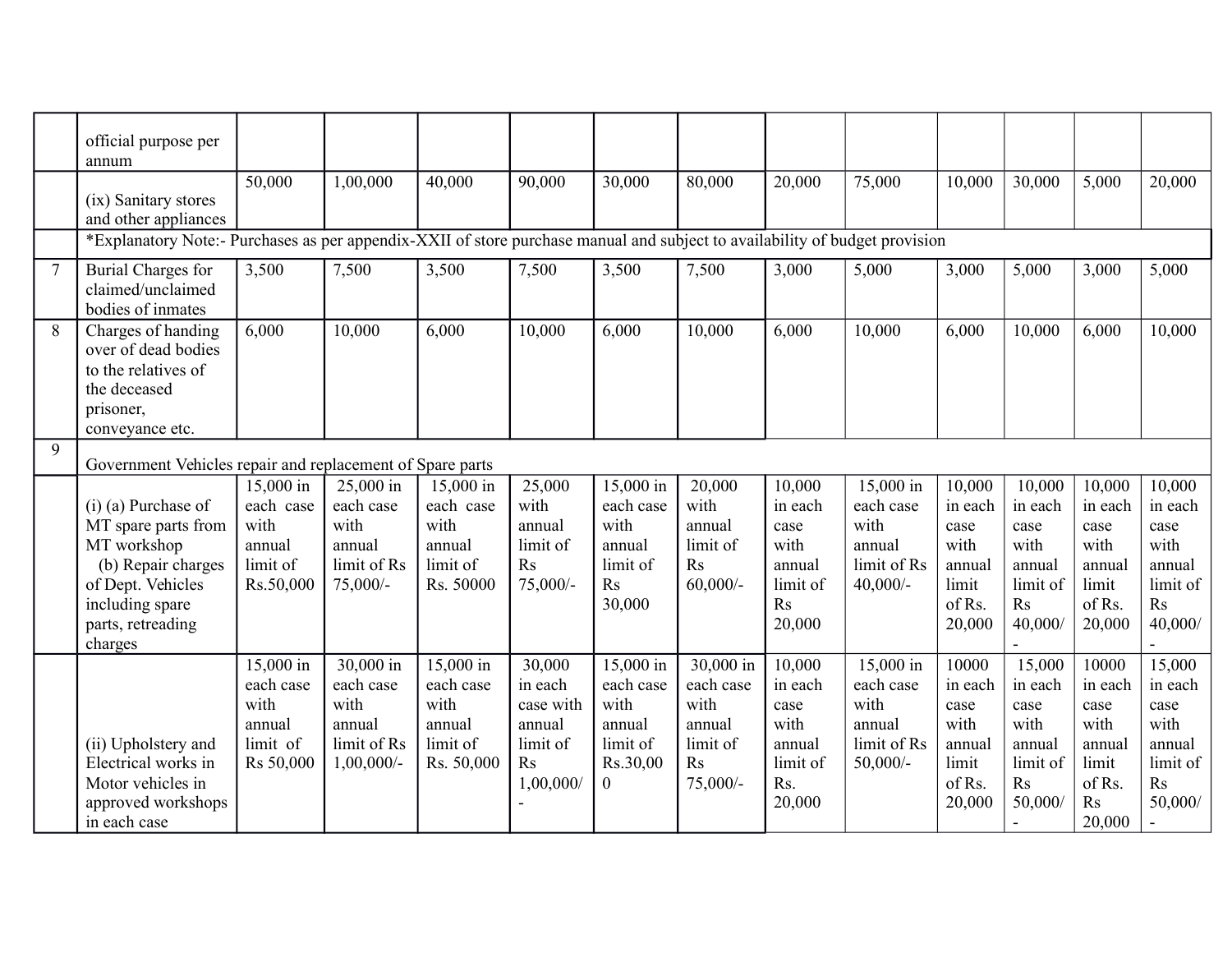|    | (iii) Renewal of<br>third party insurance<br>to the Department<br>vehicles                                                                                                                    | Full                                                    | Full     | Full                                                  | Full     | Full                                                      | Full   | Full                                                      | Full   | Full | Full | Full | full |
|----|-----------------------------------------------------------------------------------------------------------------------------------------------------------------------------------------------|---------------------------------------------------------|----------|-------------------------------------------------------|----------|-----------------------------------------------------------|--------|-----------------------------------------------------------|--------|------|------|------|------|
| 10 | Write off                                                                                                                                                                                     |                                                         |          |                                                       |          |                                                           |        |                                                           |        |      |      |      |      |
|    | (i) To write off<br>stores in each case<br>(ii) To waive off<br>recoveries in case of<br>death, desertion etc.                                                                                | 25,000<br>with<br>annual<br>limit of<br>Rs.1,00,0<br>00 | 90,000   | Rs.20,000<br>with<br>annual<br>limit of<br>Rs. 50,000 | 80,000   | Rs.20,00<br>0 with<br>annual<br>limit of<br>Rs.<br>50,000 | 70,000 | Rs.10,00<br>0 with<br>annual<br>limit of<br>Rs.<br>30,000 | 50,000 | Nil  | Nil  | Nil  | Nil  |
|    | Explanatory note: Should be done subject to the strict compliance of KFC Article 300-303 and Article 161 of KFC Vol.I.                                                                        |                                                         |          |                                                       |          |                                                           |        |                                                           |        |      |      |      |      |
| 11 | Condemnation                                                                                                                                                                                  |                                                         |          |                                                       |          |                                                           |        |                                                           |        |      |      |      |      |
|    | (i) Condemnation of<br>Department vehicles<br>in each case at a<br>time subject to<br>compliance of<br>guidelines and<br>norms fixed in G.O.<br>$(MS)$ No.<br>45/2019/PWD dated<br>16.10.2019 | 75,000                                                  | 1,50,000 | 50,000                                                | 1,00,000 | 30,000                                                    | 75,000 | 20,000                                                    | 50,000 | Nil  | Nil  | Nil  | Nil  |
|    | ii) Disposal of<br>unserviceable<br>articles and stores I<br>auction up to the<br>book value in each<br>case                                                                                  | 75,000                                                  | 1,50,000 | 50,000                                                | 1,00,000 | 30,000                                                    | 75,000 | 20,000                                                    | 50,000 | Nil  | Nil  | Nil  | Nil  |
| 12 | Demolition of old & dilapidated building                                                                                                                                                      |                                                         |          |                                                       |          |                                                           |        |                                                           |        |      |      |      |      |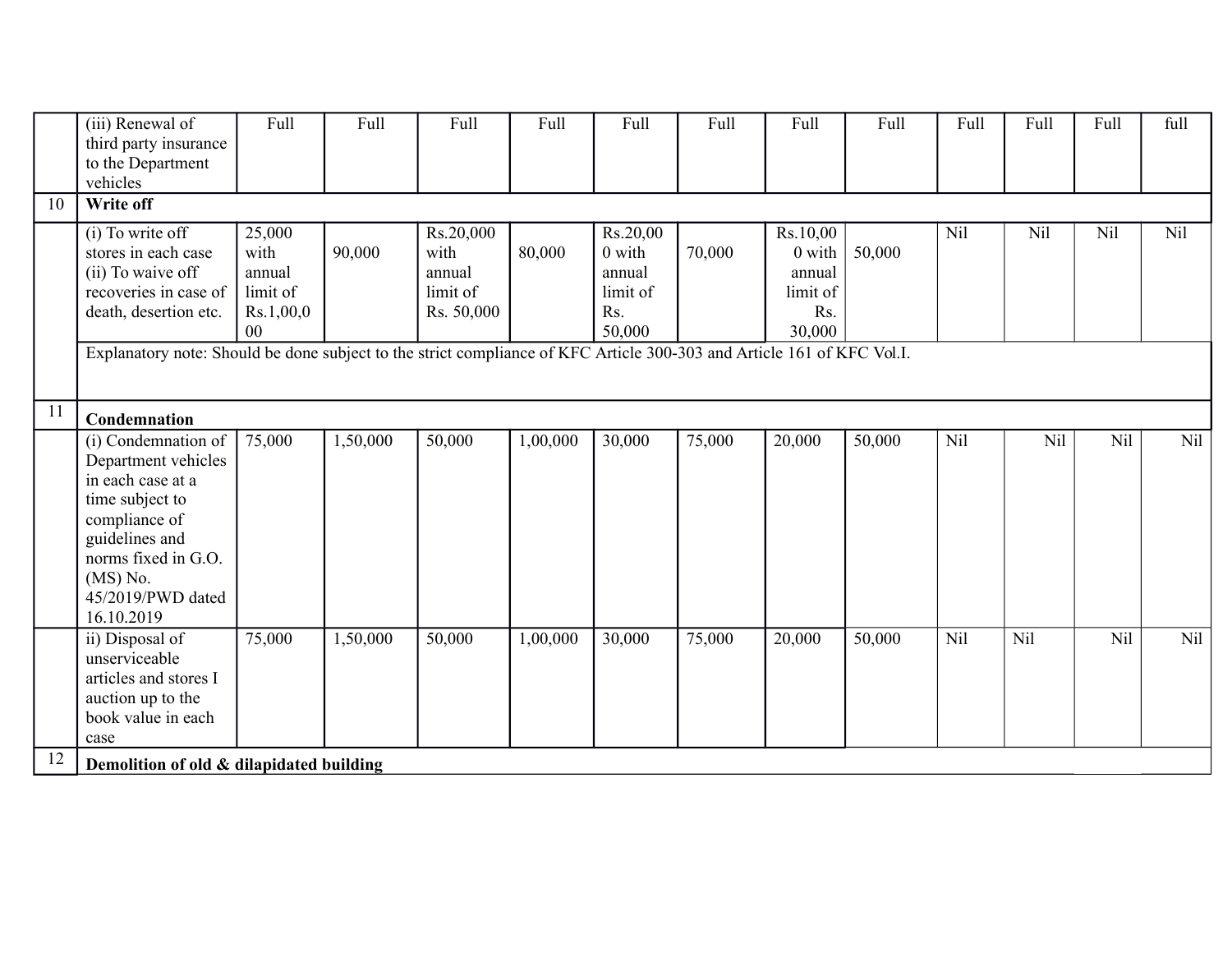|    | (i) Demolition of<br>Old & dilapidated<br>buildings subject to | 20,000    | 2,00,000  | 20,000   | 1,50,000 | 10,000   | 1,00,000 | Nil    | 50,000 | Nil    | Nil    | Nil   | Nil    |
|----|----------------------------------------------------------------|-----------|-----------|----------|----------|----------|----------|--------|--------|--------|--------|-------|--------|
|    | availability of                                                |           |           |          |          |          |          |        |        |        |        |       |        |
|    | survey report of                                               |           |           |          |          |          |          |        |        |        |        |       |        |
|    | PWD and other                                                  |           |           |          |          |          |          |        |        |        |        |       |        |
|    | concerned                                                      |           |           |          |          |          |          |        |        |        |        |       |        |
|    | Department                                                     |           |           |          |          |          |          |        |        |        |        |       |        |
| 13 | Annual                                                         | 1,50,000  | 2,50,000  | 1,50,000 | 2,00,000 | 1,00,000 | 1,50,000 | 20,000 | 50,000 | Nil    | Nil    | Nil   | Nil    |
|    | Maintenance                                                    |           |           |          |          |          |          |        |        |        |        |       |        |
|    | Contract for                                                   |           |           |          |          |          |          |        |        |        |        |       |        |
|    | computer,                                                      |           |           |          |          |          |          |        |        |        |        |       |        |
|    | equipment, AC & all                                            |           |           |          |          |          |          |        |        |        |        |       |        |
|    | other electronic &                                             |           |           |          |          |          |          |        |        |        |        |       |        |
|    | functioning of the                                             |           |           |          |          |          |          |        |        |        |        |       |        |
|    | offices as per                                                 |           |           |          |          |          |          |        |        |        |        |       |        |
|    | conditions stipulated                                          |           |           |          |          |          |          |        |        |        |        |       |        |
|    | in G.O. $(P)$                                                  |           |           |          |          |          |          |        |        |        |        |       |        |
|    | 110/13/Fin. Dated:                                             |           |           |          |          |          |          |        |        |        |        |       |        |
|    | 01-03-2013                                                     |           |           |          |          |          |          |        |        |        |        |       |        |
|    | (i) Repair charges                                             | 1,50,000  | 2,50,000  | 1,50,000 | 2,00,000 | 1,00,000 | 1,50,000 | 50,000 | 75,000 | 10,000 | 50,000 | 5,000 | 25,000 |
|    | including cost of                                              |           |           |          |          |          |          |        |        |        |        |       |        |
|    | spare parts to the                                             |           |           |          |          |          |          |        |        |        |        |       |        |
|    | machinery and                                                  |           |           |          |          |          |          |        |        |        |        |       |        |
|    | equipment subject to                                           |           |           |          |          |          |          |        |        |        |        |       |        |
|    | rules and procedures                                           |           |           |          |          |          |          |        |        |        |        |       |        |
|    | of PWD and other                                               |           |           |          |          |          |          |        |        |        |        |       |        |
|    | Department                                                     |           |           |          |          |          |          |        |        |        |        |       |        |
| 14 | Leasing out in                                                 | 10,00,000 | 12,00,000 | 5,00,000 | 7,00,000 | 2,00,000 | 5,00,000 | Nil    | Nil    | Nil    | Nil    | Nil   | Nil    |
|    | auction of the right                                           |           |           |          |          |          |          |        |        |        |        |       |        |
|    | to collect usufructs                                           |           |           |          |          |          |          |        |        |        |        |       |        |
|    | from the trees in the                                          |           |           |          |          |          |          |        |        |        |        |       |        |
|    | land/property of the                                           |           |           |          |          |          |          |        |        |        |        |       |        |
|    | Department subject                                             |           |           |          |          |          |          |        |        |        |        |       |        |
|    | to the condition in                                            |           |           |          |          |          |          |        |        |        |        |       |        |
|    | G.O.(P) No.                                                    |           |           |          |          |          |          |        |        |        |        |       |        |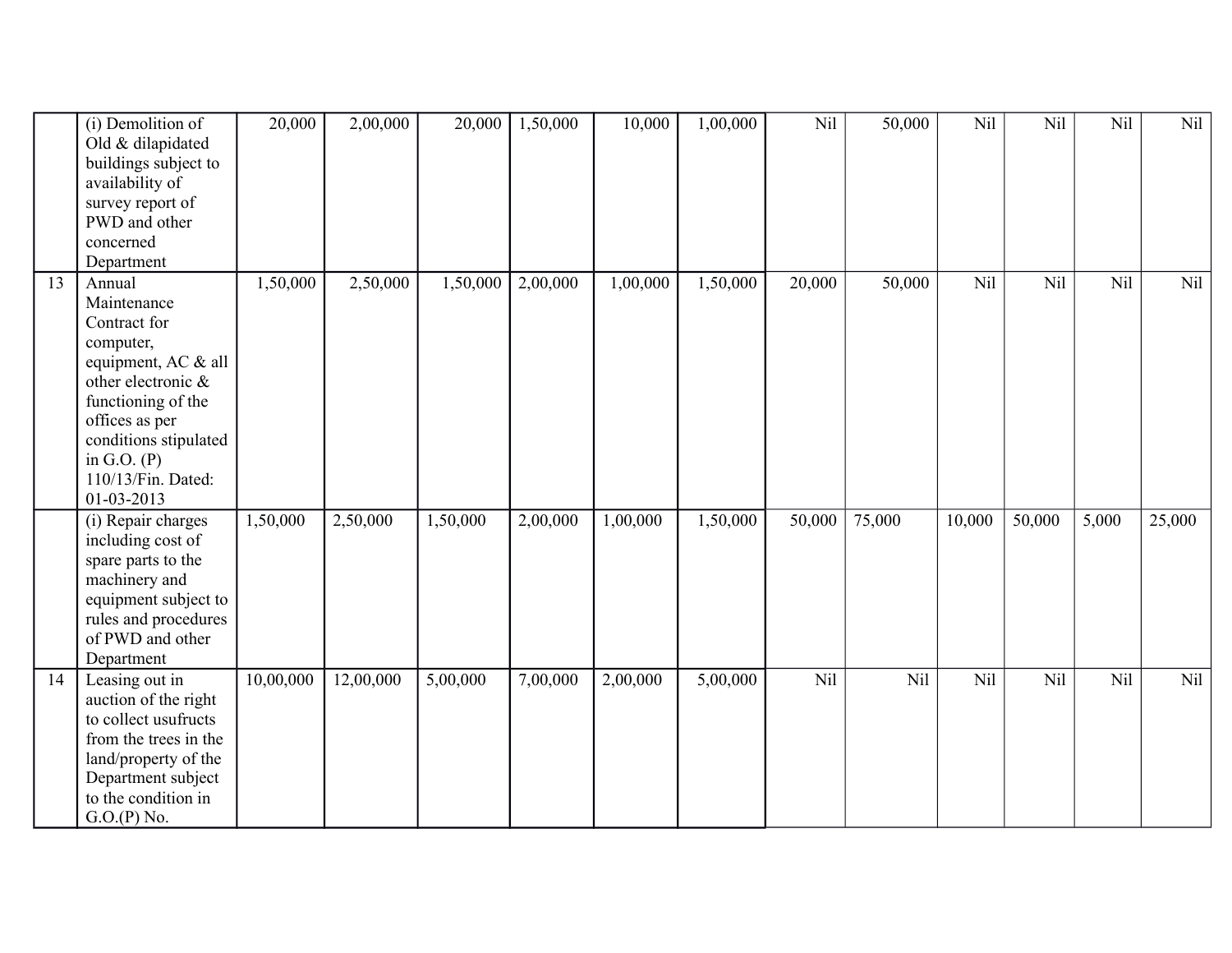|    | 101/2018/Fin dt<br>03.07.2018                                                                                                                                                             |           |                                                                                                                                          |            |                      |          |           |          |          |              |                           |                           |                           |
|----|-------------------------------------------------------------------------------------------------------------------------------------------------------------------------------------------|-----------|------------------------------------------------------------------------------------------------------------------------------------------|------------|----------------------|----------|-----------|----------|----------|--------------|---------------------------|---------------------------|---------------------------|
| 15 | <b>Shifting of Office</b>                                                                                                                                                                 |           |                                                                                                                                          |            |                      |          |           |          |          |              |                           |                           |                           |
|    | (i) Expenses for<br>shifting of office in<br>each case Loading<br>and unloading<br>charges will be at<br>the rate fixed by<br>Labour Department                                           | 4,000     | 40,000                                                                                                                                   | 4,000      | 30,000               | 3,000    | 20,000    | 2,000    | 15,000   | 1,000        | 10,000                    | 1,000                     | 10,000                    |
| 16 | <b>Furniture</b>                                                                                                                                                                          |           |                                                                                                                                          |            |                      |          |           |          |          |              |                           |                           |                           |
|    | (i) Repairing,<br>cleaning, painting<br>and varnishing of<br>furniture                                                                                                                    | 1,00,000  | 2,00,000                                                                                                                                 | 1,00,000   | 1,50,000             | 1,00,000 | 1,50,000  | 50000    | 1,00,000 | 20000        | 50000                     | 10000                     | 50,000                    |
| 17 | <b>Procurement for commercial Production</b>                                                                                                                                              |           |                                                                                                                                          |            |                      |          |           |          |          |              |                           |                           |                           |
|    | (i) Procurement of<br>items for<br>commercial<br>productions from<br>the prisons such as<br>chapatti, Biryani<br>and other eatables<br>where 50% of profit<br>are remitted to<br>treasury | 20,00,000 | 25,00,000<br>Explanatory Note: Procurements as per conditions of Store Purchase Manual and subjected to availability of Budget provision | 10,00,000. | 15,00,00<br>$\Omega$ | 8,00,000 | 10,00,000 | 5,00,000 | 7,00,000 | 2,00,0<br>00 | 4,00,00<br>$\overline{0}$ | 1,00,0<br>00 <sup>°</sup> | 2,00,00<br>$\overline{0}$ |
|    |                                                                                                                                                                                           |           |                                                                                                                                          |            |                      |          |           |          |          |              |                           |                           |                           |